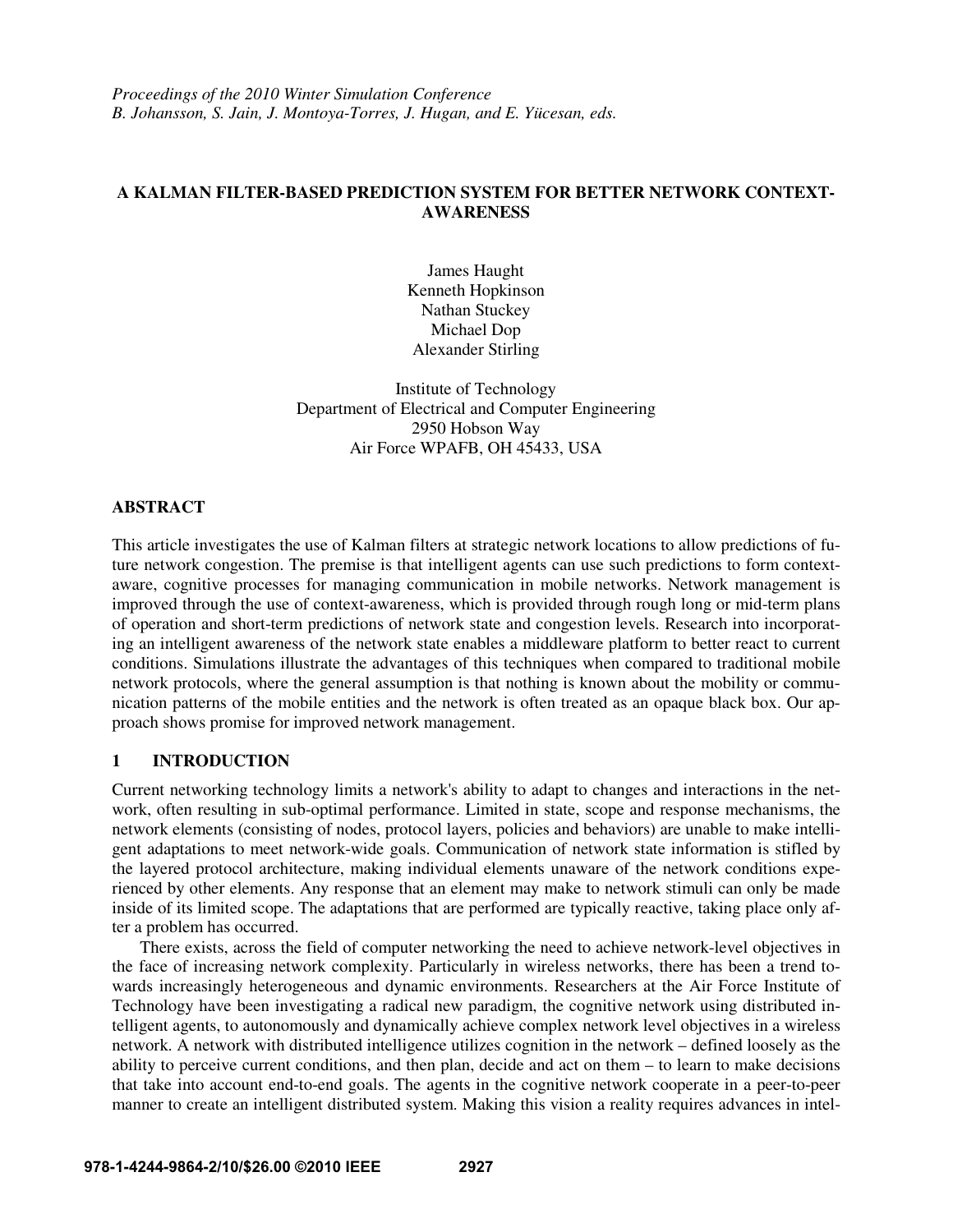ligent network optimization, wide-area network monitoring, and distributed routing. This article concentrates, in particular, on a wide-area network monitoring and prediction system, which can form an important input into the type of distributed agent framework that we envision.

To provide the network level objective that these decisions support, this research investigates the broader problem of linking users to the networking infrastructure that they operate on. Our main idea is that by giving users a better picture of the status and overall capabilities of the network, the cognitive (i.e. intelligent) processes in the distributed network will be given clearer, more accurate inputs of the mission objectives. An illustration of this is given in Fig. 1, showing how current conditions are combined with user preferences and network objectives to determine the best network management to meet user goals. A major premise in this work is that, while this type of network management may not easily apply directly to large chaotic networks, like the Internet, many special-purpose networks for corporations, critical infrastructure management, and for military command and control could be better predicted and controlled than they are today with the right inputs and distributed management framework.



Figure 1: An illustration of a mobile network using middleware to enhance the reliability and quality of service (QoS) properties of the system

Major elements of this vision have been created over the past few years. Military tactical environments are typically planned at least a day ahead, in a document called an Air Tasking Order, such information could be incorporated into what we call a Network Tasking Order in order to feed medium to long-term information into our agent-based network management framework. Previous articles have shown that such information could enable more optimal network outcomes if it were available (Compton, Hopkinson, and Graham 2008; Gocmen, Hopkinson, and Compton 2009; Tiwari et al. 2009). Past work has also demonstrated the ability of an agent-based framework to optimize network behavior using longterm, mid-term, and short-term estimates of network behavior (Pecarina 2008).

This article looks at ways to make medium-term estimates of the network, over a time period of perhaps a minute and a half, available by using Kalman filters in outbound queues in routers. While router queues tend to be relatively small, simulations show that their behavior can be used to predict future behavior with accuracy that is often good enough. Previous work looked at toy networks with just two nodes to test this idea for Kalman filtering prediction (Stuckey 2007). This article expands on that work to look at the feasibility of using such predictions in more complex networks.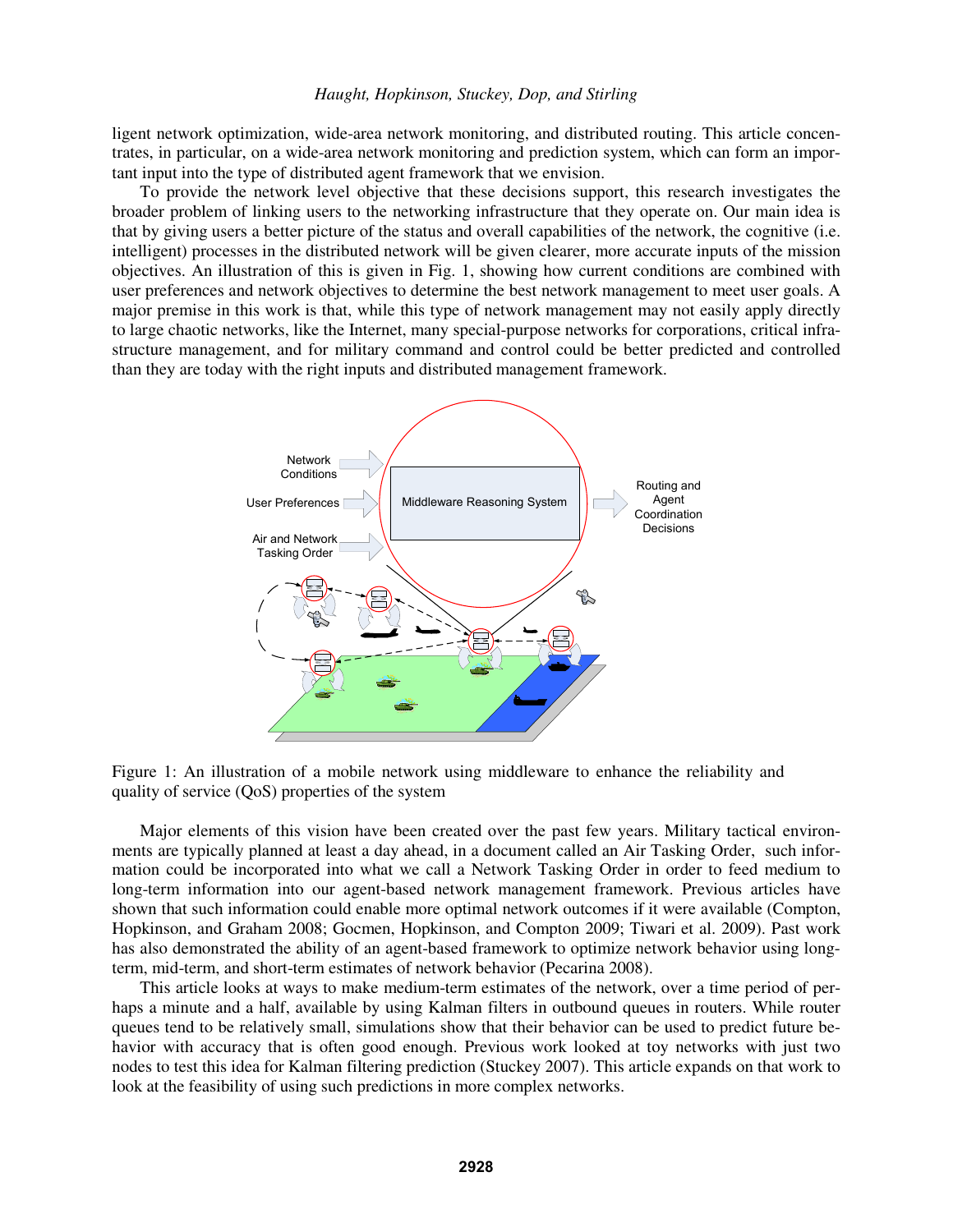## **2 ESTIMATION AND CONTROL THEORY**

This section reviews Kalman filter-based network prediction algorithms, which previously appeared in (Stuckey 2007; Stuckey et al. 2007). Network control algorithms have some form of feedback such as Figure 2, which shows the basic structure of a feedback controller (Maybeck 1982). The goal of a feedback controller is to provide the control input **u** to the dynamic system such that the controlled variables  $y_c$  match the reference signal  $y_d$  as closely as possible. Dynamic disturbances **n** also effect the dynamic system, usually in an undesirable way. In order to observe these disturbances, measurements **Z** of the dynamic system are taken and are fed back to the controller. These measurements may correspond to the controlled variables, but in many cases not all of the controlled variables will be measured. The control **u**  is computed based on feedback the measurements provide about the state of the dynamic system. The measurements in general are not perfect due to the measurement corruptions  $n_m$ .



Figure 2: Controlled system configuration (Stuckey 2007)

 In general, computer networks can be thought as queuing networks. To demonstrate the feasibility of applying stochastic control theory to computer networks, a controller is developed in this article which regulates queue sizes by controlling the packet arrival rate to the network queues. As part of this controller, a Kalman filter is developed to estimate both the size of a network queue and the total packet arrival rate to a network queue, given sample data measurements of the queue size.

 The network model is a nonlinear discrete model with discrete measurements. In order to develop a feedback control system, a discrete-discrete (discrete input and output) extended Kalman filter is required. Equation 1 and 2 provides a dynamic discrete-time system model that describes the transient behavior of the network queue of the Kalman filter.

$$
x(t_i) = \Phi(t_i, t_{i-1}, x(t_{i-1})) + w_d(t_i)
$$
\n(1)

Let *n* be the number of states and *m* be the number of measurements. Then,  $\mathbf{x}(t_i)$  is an *n*-dimensional vector describing the state of the system at time  $t_i$ . The non linear dynamics equation for the transition of the states of the system for time  $t_{i-1}$  to  $t_i$  is  $\varphi$ , which is also an *n*-dimensional vector. The dynamics noise  $w_d$  represents the unknown system dynamics not included in  $\varphi$  and is an *n*-dimensional function containing discrete-time white Gaussian noise of zero mean and covariance kernel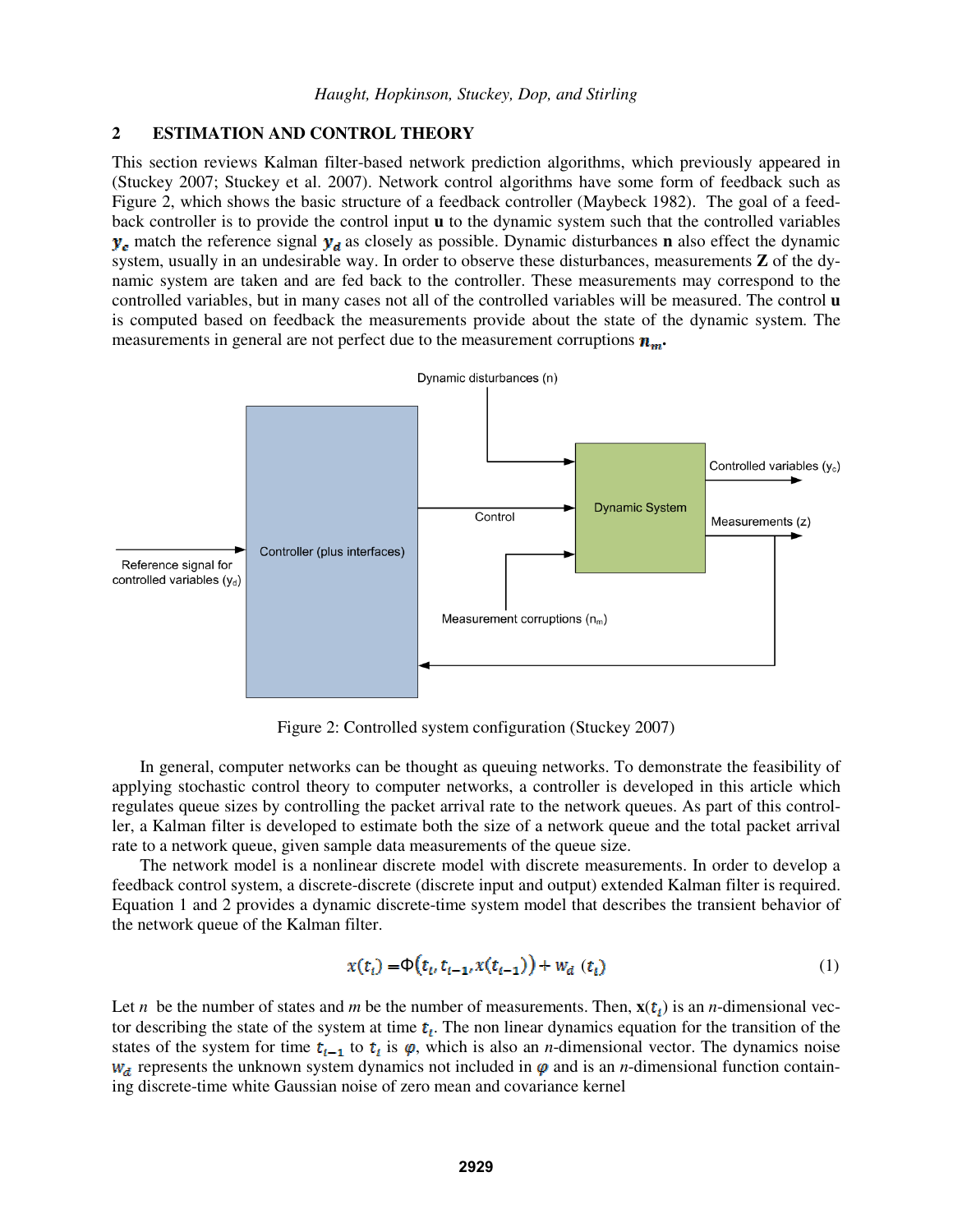$$
E\{w_d(t_i)w_d^T(t_j)\} = \{^{Q_d}_{0} \quad \begin{matrix} t_i = t_j \\ t_i \neq t_j \end{matrix} \tag{2}
$$

where  $Q_d$  is an *n*-by-*n* matrix representing the covariance of  $W_d$ . The discrete-time measurement model is given by Equations 3 and 4; linear measurements are assumed sufficient:

$$
z(t_i) = Hx(t_i) + v(t_i)
$$
\n(3)

where **z** is the m-dimensional measurement vector and **H** is the m-by-n measurement matrix. Note that **H**  is assumed constant for this development, but in general can be time varying. The measurement noise, which represents the uncertainty of measurement, is an m-dimensional vector containing discrete-time white Gaussian noise of zero mean and covariance kernel

$$
E\{v(t_i)v^T(t_j)\} = \{ \begin{matrix} R & t_i = t_j \\ 0 & t_i = t_j \end{matrix} \tag{4}
$$

where **R** is an m-by-m matrix representing the covariance of **v.** The dynamics noise  $w_d$  and measurement noise **v** are reasonable assumed to be independent. The linearized state transition matrix, which is an nby-n matrix, can be found by

$$
\Phi(t_i, t_{i-1}) = \frac{\partial \Phi}{\partial x}\Big|_{x = \hat{x}(t_i^+ - 1)}
$$
\n(5)

where  $\hat{x}(t_i^{\dagger} - 1)$  is the state estimate provided by the Kalman filter at time  $t_{i-1}$  after the measurement update. From Eq. (5), the element of  $\Phi$  are calculated by

$$
\Phi_{ij}(\mathbf{t}_i, \mathbf{t}_{i-1}) = \frac{\partial \Phi_i}{\partial \mathbf{x}_j} \bigg|_{\mathbf{x} = \hat{\mathbf{x}}(t_i^+ - 1)}
$$
\n(6)

Since  $\phi$  is not continuous, Eq. (6) must be approximated by replacing the partial derivative with a twosided difference equation. For example,  $\Phi_{11}$  is calculated by

$$
\Phi_{11} = \frac{\partial \Phi_1}{\partial \varphi x_1} \bigg|_{x = \hat{x}(t_1^+ - 1)}
$$

(7)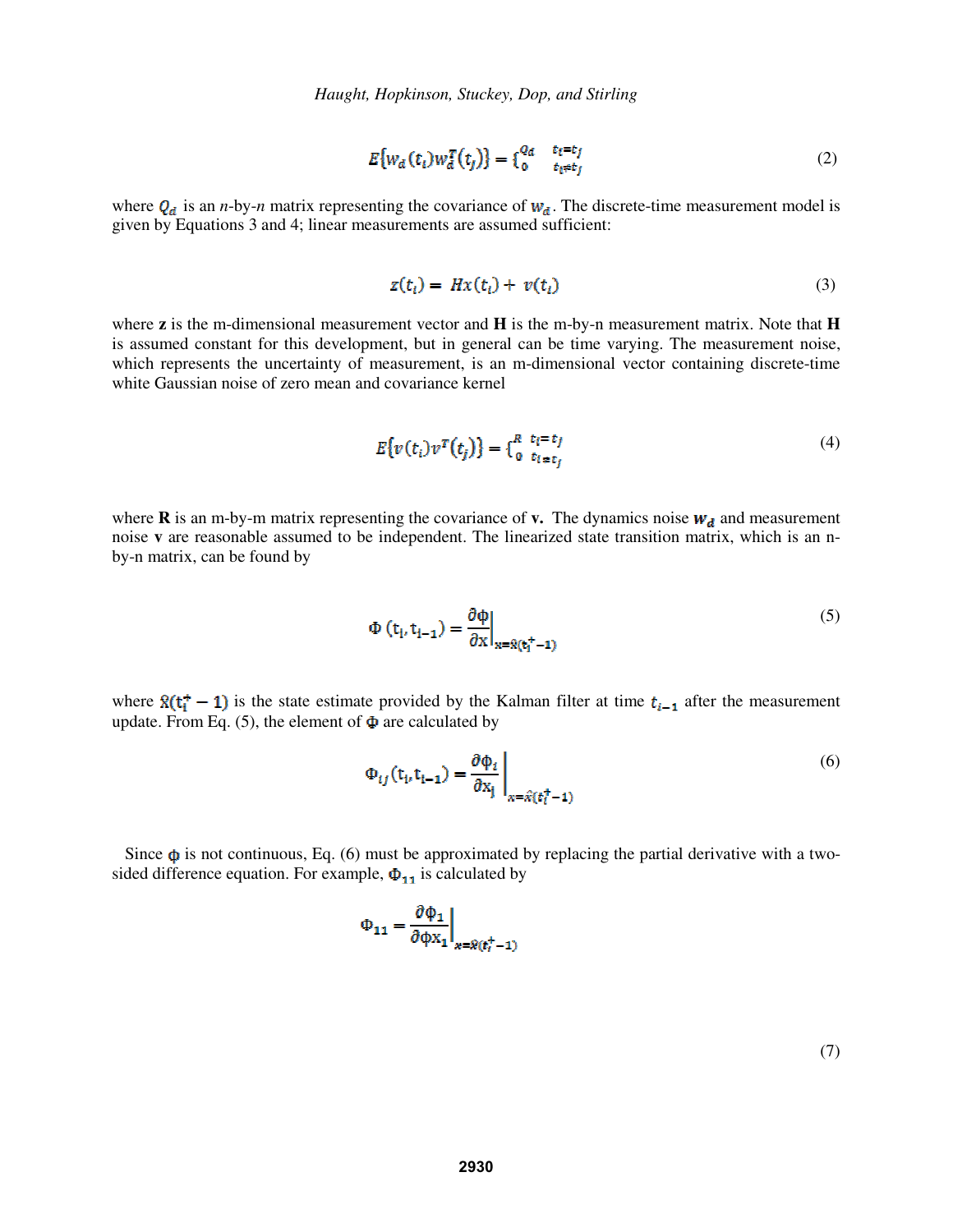

where  $\Delta x_1$  is a small perturbation in  $x_1$ . The value of  $\Delta x$  must be chosen small enough such that the difference equation will give an accurate approximation to the partial derivative, but not so small that numerical precision difficulties occur.

 The Kalman filter is a recursive estimator that is constantly in one of the distinct phases, *predict* and *update* which are illustrated in Figure 3. This means that only the estimated state from the previous timestep and current measurement are needed to compute the estimate for the current state with no history of observations or estimates required. The predict phase uses the Kalman filter's state estimate from the previous iteration.



Figure 3: Kalman filter cycle

The state of the Kalman filter is represented by two variables:

- $\hat{x}_{k|k}$  is a *posteriori* state estimate at time *k* given observations up to and including at time *k*.
- $\blacksquare$   $P_{k|k}$  is a *posteriori* error covariance matrix, which is a measure of estimated accuracy of the state estimate.

The notion  $\mathcal{R}_{n|m}$  represents the estimate of *x* at time *n* given observations up to, and including time *m*.

The Kalman filter uses a form of feedback control that estimates the process state at some time and obtains feedback in the form of measurements. The Kalman filter uses two types of equations which are the time update equations and measurement update equations. The time update equations project the future state of the current state of the system while error covariance attempts to obtain estimates for the next time step. The measurement update equations updates the innovation covariance, the *posteriori* state estimate, *posteriori* state error covariance, and computes Kalman gain.

## **3 SIMULATION OF KALMAN FILTER PREDICTION**

As mentioned earlier, previous studies only looked at Kalman Filter prediction in simple networks with two nodes. In this article, a simulation has been generated in NS2 that reflects the topology in Figure 4. The traffic generated on this network is created and varied by random exponential numbers with a mean of 2000 bytes. Random uniform numbers are used to determine traffic generation rate on the links, with values ranging from a lower bound of 0.16 milliseconds to an upper bound of 0.84 milliseconds. Fifteen total nodes and 33 simulated links were created with this experiment, as well as 85 TCP flows and 15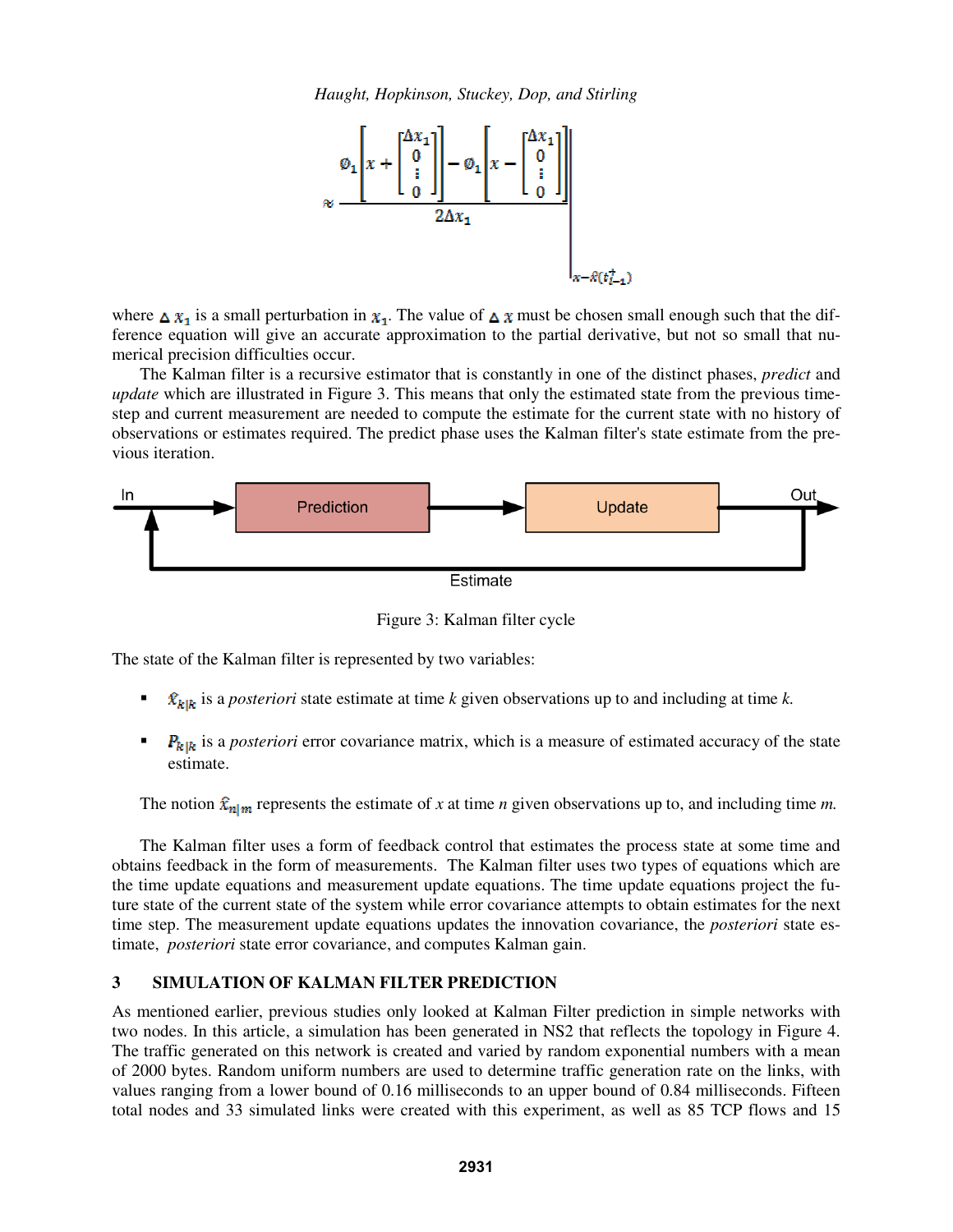UDP flows. Each link has a bandwidth of 4 megabytes and a propagation delay of 25 milliseconds. The goal is to create a larger network with more chaotic traffic flows to see how effectively the Kalman Filter system behaves. The Kalman Filter system in this article predicts 5 seconds into the future. Preliminary studies show that such predictions can remain accurate enough for an optimizer to use profitably a minute and a half into the future under typical conditions.

 Kalman filters are placed at key locations of the network. In this simulation, Kalman filters were placed the links depicted in Figure 4 because they have the potential for the most frequent traffic congestion, dropped packets, and farthest from optimal bandwidth utilization. The Kalman filters process traffic on those specific links and record data at specified intervals. In this simulation, the sample rate for the Kalman filters is set to 1 second. At each interval, the filter measures the size of the queue and computes the packet arrival rate. Using the current queue size and the previous queue sizes, the Kalman filter produces an estimated prediction on what the queue size will be at the next prediction time. Using these predictions from the Kalman filters, the Routing and Agent Coordination Decision middleware reasoning system will be able to make more informed decisions to increase the utility of the network.



Figure 4: Graphical representation of the network used in the simulation

## **4 RESULTS**

The simulation described in section 3 was executed 15 times to ensure consistent performance with random traffic generation and the results from those simulations were averaged to show the accuracy of the predictions. Each one of the Kalman filters maintains a record of its actual queue size and its predicted queue size at every sample time of the simulation. See Figure 5 for the graph of the predicted values versus the actual values. In this simulation, the Kalman filters predicted the queue size 5 seconds into the future and they generated predictions every 5 seconds. As indicated in Table 1, the highest percent error for this simulation is 26.412 percent and the lowest percent error is 2.984 percent. The average percent error for all of the Kalman filters in these 15 iterations is 9.962 percent with a standard deviation of 9.646. Three of the five Kalman filters predicted the queue size within 5.556 percent. The Kalman filter with the highest percent error was off by less than 1 packet on average.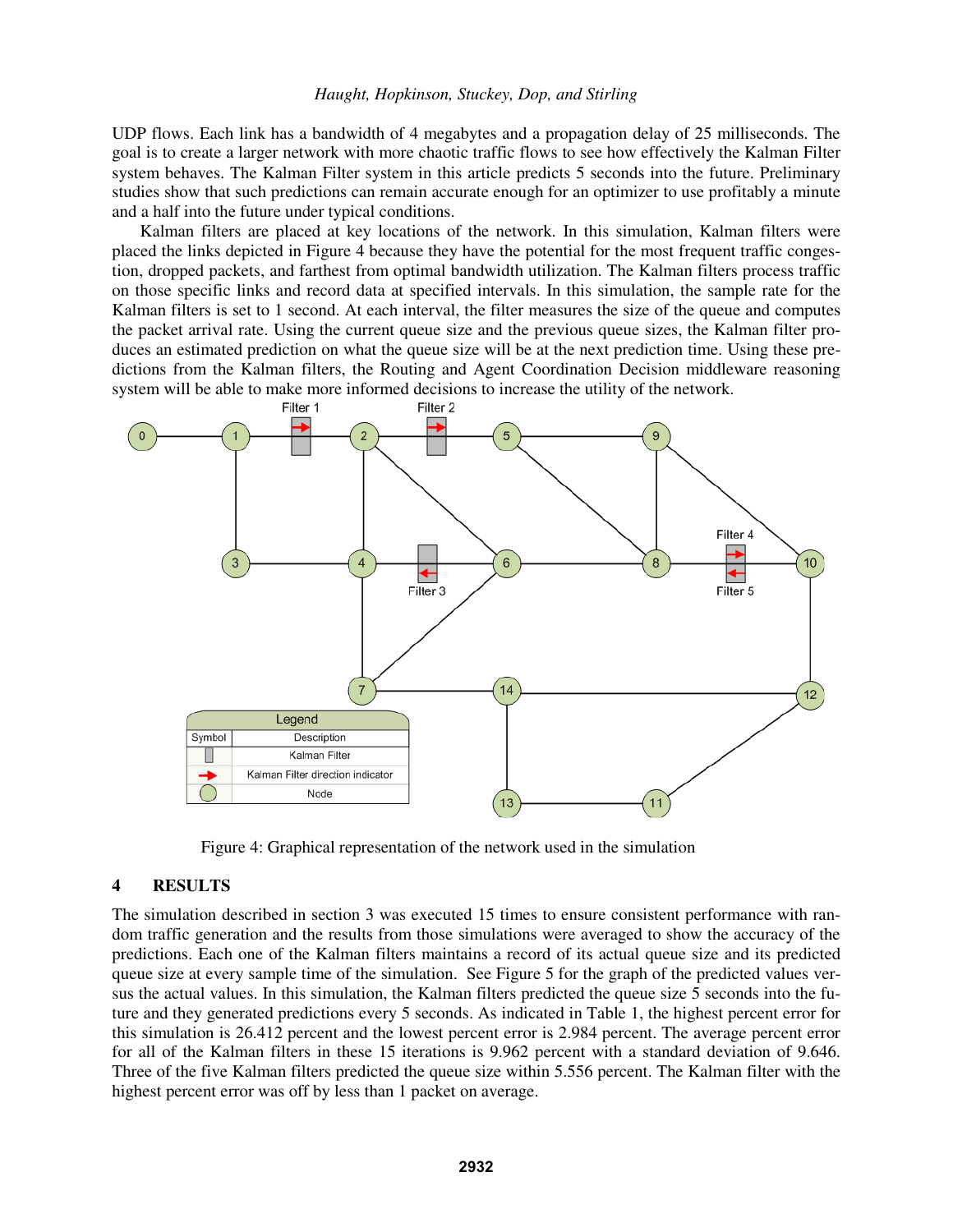|  |  | Haught, Hopkinson, Stuckey, Dop, and Stirling |
|--|--|-----------------------------------------------|
|  |  |                                               |

|                                        | Queue 1 | Queue 2 | Queue 3  | Queue 4 | Queue 5 |
|----------------------------------------|---------|---------|----------|---------|---------|
| <b>Actual Queue Size</b><br>Average    | 32.846  | 6.962   | 3.665    | 7.922   | 64.358  |
| <b>Predicted Queue</b><br>Size Average | 33.826  | 7.703   | 4.633    | 8.256   | 60.782  |
| Difference of<br>Averages              | 0.980   | 0.741   | 0.968    | 0.334   | 3.576   |
| Percent Error                          | 2.984%  | 10.643% | 26.412\% | 4.216\% | 5.556%  |

Table 1: Average Actual and Average Predicted queue size, Difference of Averages, and Percent Error for each Queue



from 15 separate runs)

# **5 CONCLUSION**

This article has expanded on a Kalman filtering technique for accurately predicting the future state of the network. A Kalman filter is developed within a network controller to estimate both the size of a network queue and the total packet arrival rate given sample data measurements of the queue size. The intent is to use these predictions in conjunction with user preferences and mission objectives to feed into a network management optimization system. Good future predictions over a short term can allow such systems to adjust longer term plans according to current realities.

# **DISCLAIMER**

The views expressed in this document are those of the authors and do not reflect the official policy or position of the United States Air Force, Department of Defense, or the U.S. Government.